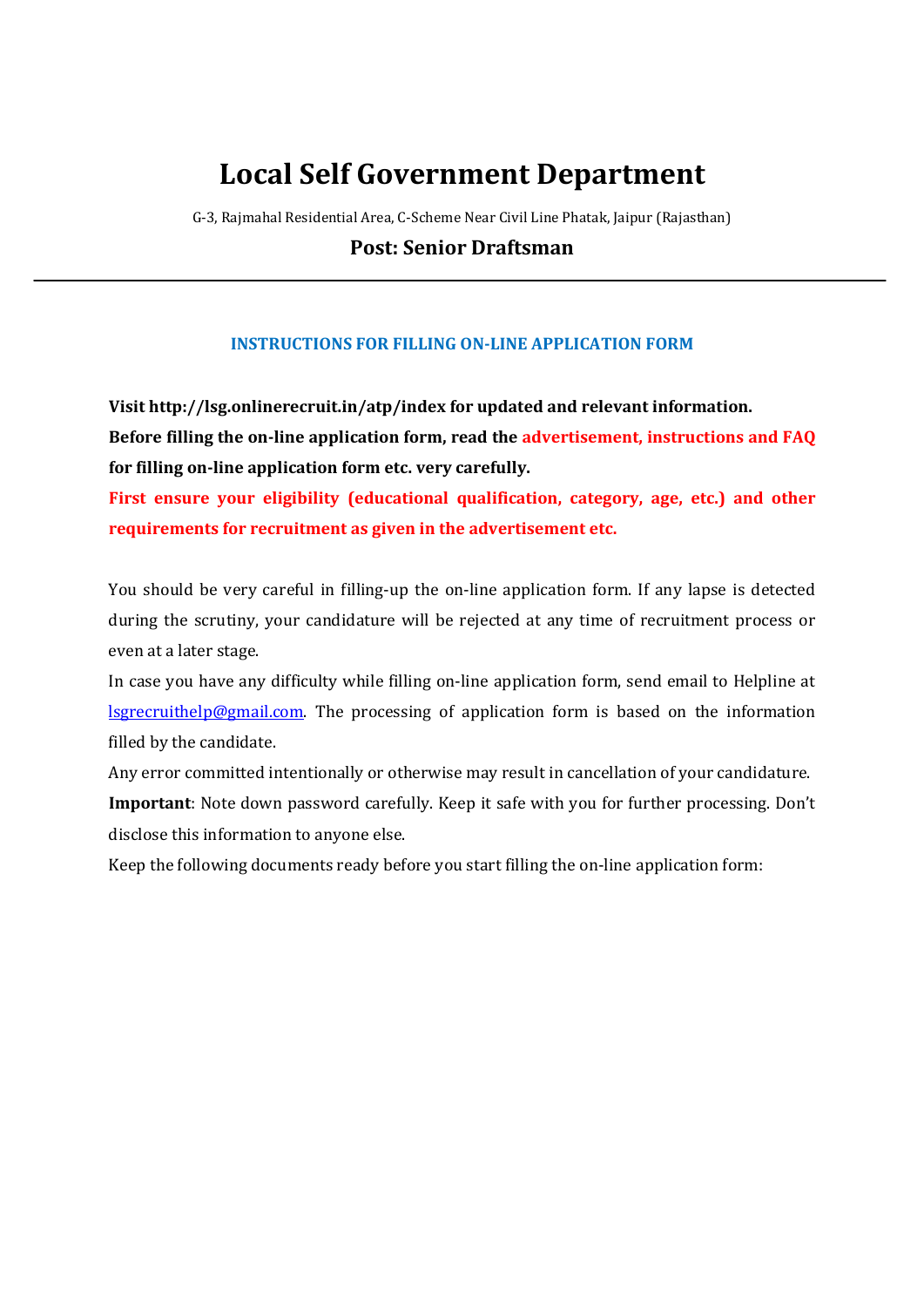# Mandatory for all candidates

- 1. Scanned copy of your recent passport size colored photo (jpg or jpeg, size preferably up to maximum 50 KB) The specifications of photograph are as below:
	- Sized such that the head is between 1 inch and 1 3/8 inches (between 25 and 35 mm) from the bottom of the chin to the top of the head.
	- Taken in front of a plain white or off-white background
	- Taken in full-face view directly facing the camera
	- With a neutral facial expression and both eyes open
	- Taken in clothing that you normally wear on a daily basis:
		- Uniforms should not be worn in your photo, except religious clothing that is worn daily.
		- Do not wear a hat or head covering that obscures the hair or hairline, unless worn daily for a religious purpose. Your full face must be visible, and the head covering must not cast any shadows on your face.
		- Headphones, wireless hands-free devices or similar items are not acceptable in your photo.
		- $\bullet$  If you normally wear prescription glasses, a hearing device or similar articles, they may be worn for your photo.
		- Dark glasses or non-prescription glasses with tinted lenses are not acceptable unless you need them for medical reasons (a medical certificate may be required).
		- Glare on glasses is not acceptable in your photo. Glare can be avoided with a slight downward tilt of the glasses or by removing the glasses or by turning off the camera flash.
- 2. Scanned copy of your signature in the prescribed format (jpg or jpeg, size preferably up to maximum 30 KB). Be very careful while scanning your signature. You should first put your signature in an area of about  $2" \times 1"$  on blank paper with a ball point pen. Scan this paper. Cut/ select only signature area  $(2'' \times 1'')$  and save it as  $[pg]$  or jpeg (do not upload your signature in A4 size format / full paper).
- 3. Please make all necessary arrangement ready for online fee payment (Card / mobile etc.)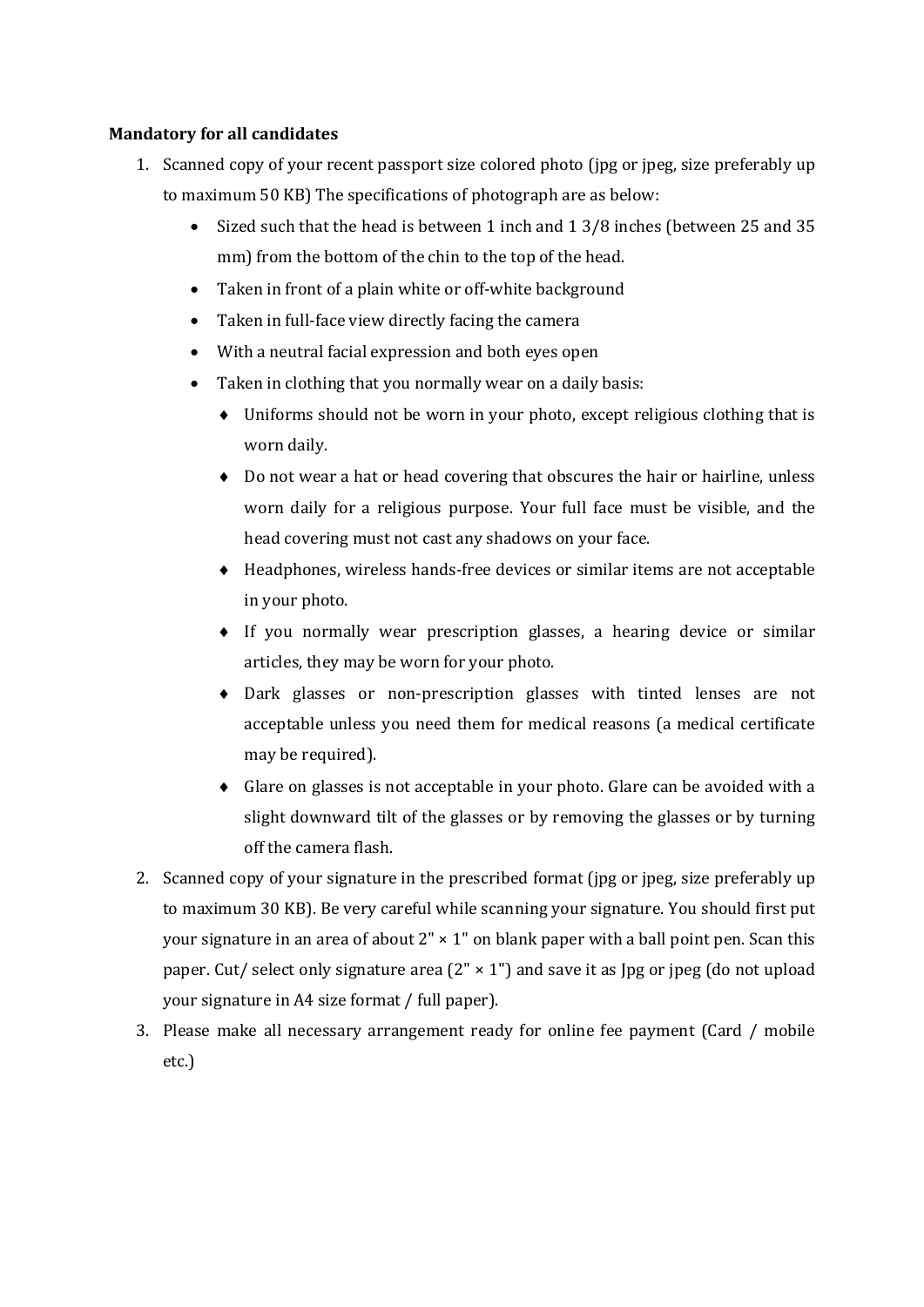Steps for filling on-line application form

# STEP 1

- 1. Select your salutation (initial).
- 2. Enter your Name (exact and complete name as it appears in your SSC/SSLC/ 10th class mark sheet), without salutation Mr./Mrs./ Miss./ Dr.
- 3. Enter Father's name.
- 4. Enter Mother's name.
- 5. Select your gender.
- 6. Enter Date of Birth (in dd-mm-yyyy format) as per metric certificate.
- 7. Select any one category as applicable to you: GENERAL (UR)/ OBC-CL/ OBC-NCL/ SC/ ST/ MBC-CL/ MBC-NCL/ EWS.
- 8. Select your family Annual Income less than 2.5 lacs? Yes/No
- 9. Whether you are (Specially Abeled) PwD: Yes/No.

If Yes, Select below mentioned sub category.

- 1. B/LV- Blindness/ Low Vision
- 2. HI- Hearing Impairment
- 3. LD/CP Locomotor Disability/ Cerebral Palsy
- 10. Are you Ex-serviceman?: Yes/No. If Yes, Enter PPO No
- 11. Outstanding Sports Person: Yes/No. (Refer Advertisement for more detail)
- 12. Select your Nationality.
- 13. Select state of domicile.
- 14. Select religion.
- 15. Select Identity proof and provide its detail.
- 16. Select your marital status: Single / Married / Widow

## If you are Married:

- 1. Total No. of alive Spouse(s):
- 2. Enter Date of Marriage (DD-MM-YYY)
- 3. Write your Husband / wife name
- 4. Marriage registration number

(You will be required to produce your marriage registration certificate at the time of recruitment/document verification, if selected).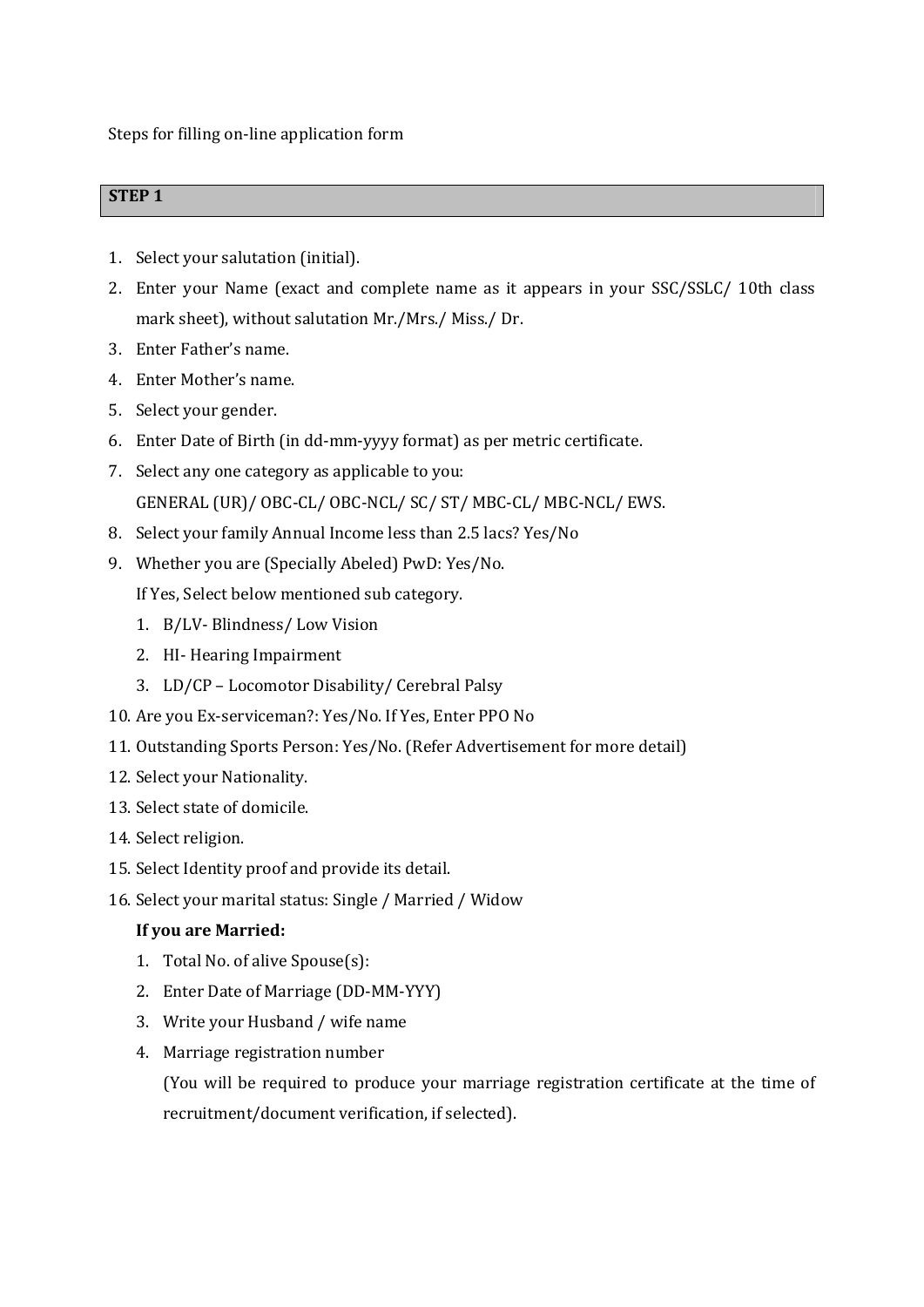Also select the following details:

- 5. No. of children born and alive as on 01.06.2002
- 6. No. of children born and alive after 01.06.2002
- 7. Total alive children (as on date)

Note: If you do not have any child, select the number of children at all the three places as 0 (zero).

8. Remarks, if any, related to no. of children (e.g. twins etc.)

# If you are Widow

(You will be required to produce Death certificate of your spouse at the time of recruitment/ document verification, if selected).

Marriage registration number: Fill death certificate Number in this column. Also select the following details:

No. of children born and alive as on 01.06.2002

No. of children born and alive after 01.06.2002

Total alive children (as on date)

Note: If you do not have any child, select the number of children at all the three places as 0 (zero).

Remarks, if any, related to no. of children (e.g. twins etc.)

17. Present communication address.

Write the full present address along with City/Tehsil, where the communication to you could be made.

Select your State, District from the list given. Enter your Pin code in given space. Write your cell number (without zero '0') compulsorily i.e. only 10 digit number.

18. Permanent address:

Write the full permanent address along with city. Select your State, District from the list given. Enter your Pin code in given space.

Write your cell number (without zero '0') compulsorily i.e. only 10 digit number.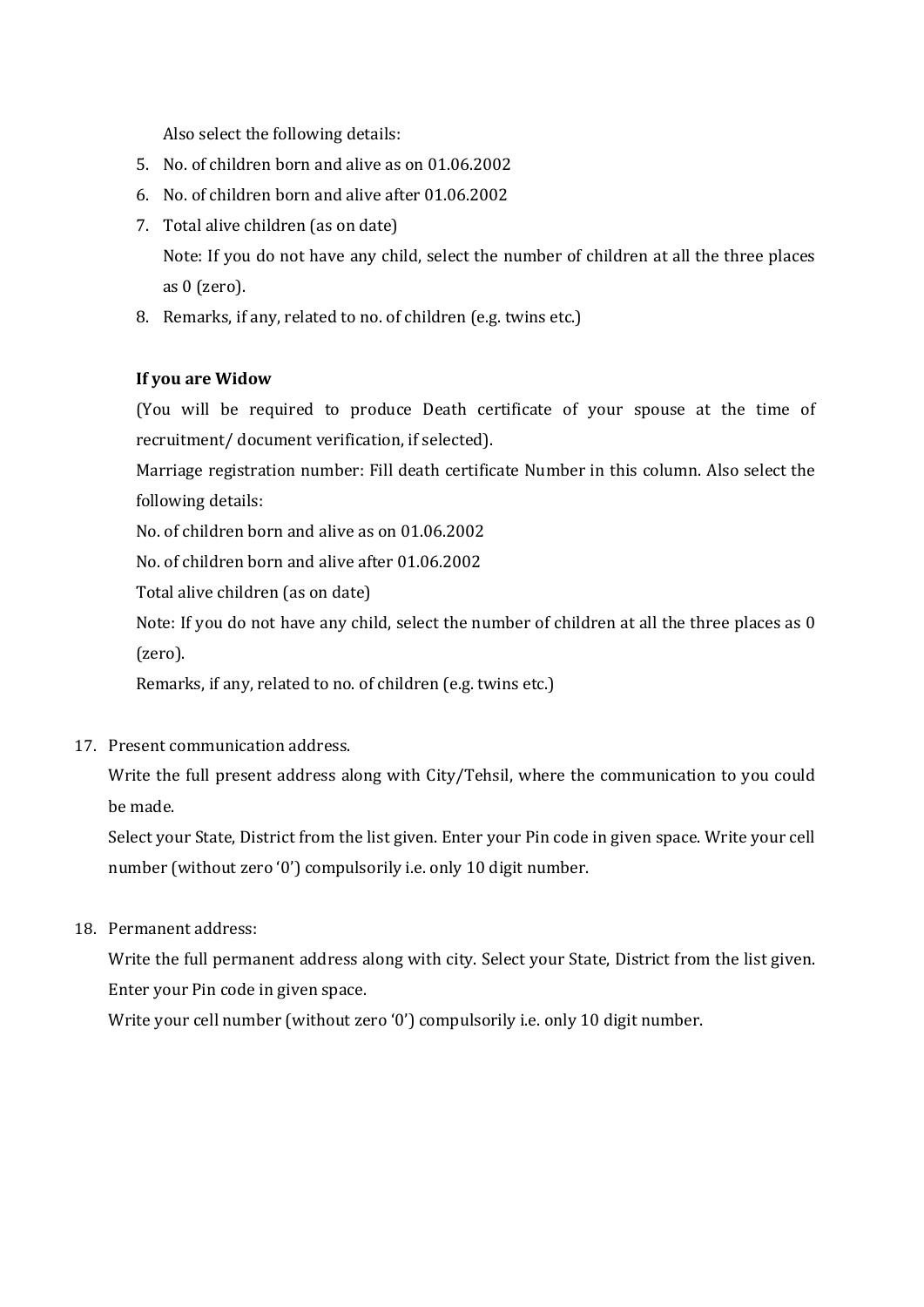#### STEP 2

- 19. Provide your secondary or equivalent examination details i.e. Enter Name of board, year of passing roll no., percentage and division. Note: Do you have CGPA Score? Please fill % of result after converting CGPA.
- 20. Choose Suitable Educational Eligibility Criteria (Please refer advertisement for more detail) A.PG degree with PG diploma in Remote sensing & Geo-informatics (1 year course) B.Diploma in Architecture/ Architectural assistantship (3 Years Course) C.Polytechnic diploma in civil draftsmanship with two years experience in town planning

Fill Detail of PG / Diploma degrees

Enter name of Degree, Name of the Board/University, select Year of passing, select Result, Enter Roll no., Enter Percentage and select Division.

Note: If a class/division not awarded, minimum 60% marks in aggregate shall be considered equivalent to first class/division.

Do you have CGPA Score? Please fill % of result after converting CGPA.

21. If you select Educational Eligibility criteria is option-C, Fill your required experience details as per advertisement.

# STEP 3

22. Upload your recent passport size colored photograph /signature in jpg/ jpeg format by selecting type of file one by one in the specified area. Your photograph and signature etc. will appear on screen and a message will appear on screen about successful uploading of documents. If your photo/signature image etc. is appearing small or is not visible then it means your photo/signature etc. image file is not as per the prescribed format. Re-upload the same. Note: Please upload your Passport size photograph. Maximum Image Size 50KB; File Format JPG/JPEG only and Please upload your Signature done by a ball point Pen. Maximum Image Size 30KB; File Format JPG/JPEG only.